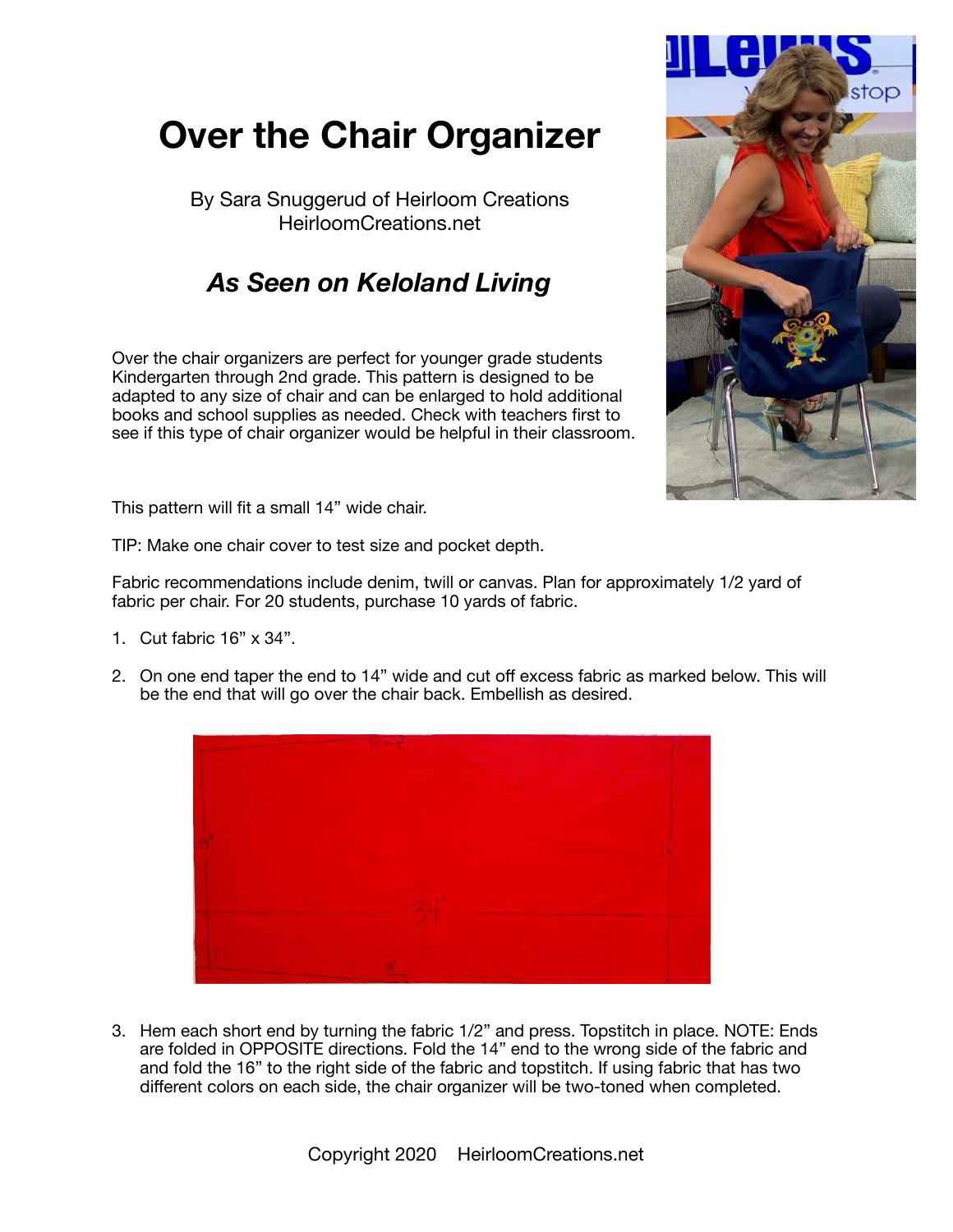4. Fold the 14" end right sides together down 6". The edges will not match. Pin each edge even with the side of the organizer. Stitch with a 1/2" seam allowance or use the edge of the sewing machine's presser foot as a guide.



- 5. Turn chair cover right side out.
- 6. Fold the 16" hemmed end up past the finished over chair pocket overlapping approximately 2". Pin in place.